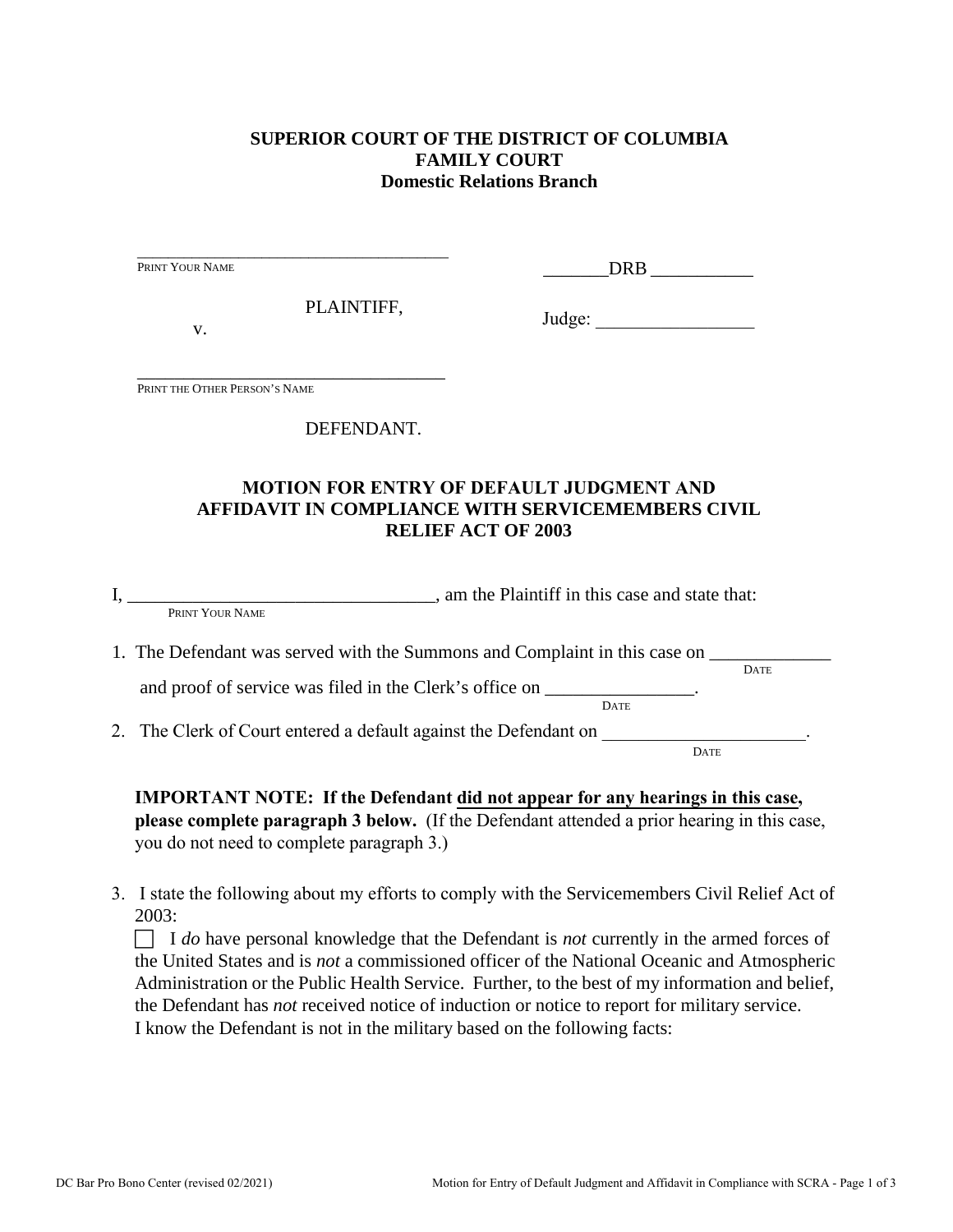I *do not* have personal knowledge of the Defendant's service obligations, but I have checked with the Defense Manpower Data Center, and verified that Defendant is *not* enlisted for service in its armed forces or a commissioned division and is also *not* a commissioned officer of the National Oceanic and Atmospheric Administration or the Public Health Service.

# **Request for Relief**

**I RESPECTFULLY REQUEST** that the Court grant my Motion and schedule this matter for a default hearing.

I ALSO REQUEST that the Court award any other relief it considers fair and proper.

I declare under penalty of perjury that the foregoing is true and correct*.* 

*If this document is to be signed outside the geographic boundaries of the United States, Puerto Rico, the United States Virgin Islands, and any territory or insular possession subject to the jurisdiction of the United States, additional requirements must be met prior to signing. See Super. Ct. Dom. Rel. R. 2(c)(1)(B).* 

SIGN YOUR NAME. Add slashes to either side /like this/ to sign electonically.

\_\_\_\_\_\_\_\_\_\_\_\_\_\_\_\_\_\_\_\_\_\_\_\_\_\_\_\_\_\_\_\_\_\_\_\_

\_\_\_\_\_\_\_\_\_\_\_\_\_\_\_\_\_\_\_\_\_\_\_\_\_\_\_\_\_\_\_\_\_\_\_\_

\_\_\_\_\_\_\_\_\_\_\_\_\_\_\_\_\_\_\_\_\_\_\_\_\_\_\_\_\_\_\_\_\_\_\_\_

\_\_\_\_\_\_\_\_\_\_\_\_\_\_\_\_\_\_\_\_\_\_\_\_\_\_\_\_\_\_\_\_\_\_\_\_

PRINT YOUR NAME

HOME ADDRESS 1

HOME ADDRESS 2

SUBSTITUTE ADDRESS: CHECK BOX IF YOU HAVE WRITTEN SOMEONE ELSE'S ADDRESS BECAUSE YOU FEAR HARASSMENT OR HARM.

**DATE** 

PHONE NUMBER

EMAIL ADDRESS

\_\_\_\_\_\_\_\_\_\_\_\_\_\_\_\_\_\_\_\_\_\_\_\_\_\_\_\_\_\_\_\_\_\_\_\_

\_\_\_\_\_\_\_\_\_\_\_\_\_\_\_\_\_\_\_\_\_\_\_\_\_\_\_\_\_\_\_\_\_\_\_\_

\_\_\_\_\_\_\_\_\_\_\_\_\_\_\_\_\_\_\_\_\_\_\_\_\_\_\_\_\_\_\_\_\_\_\_\_